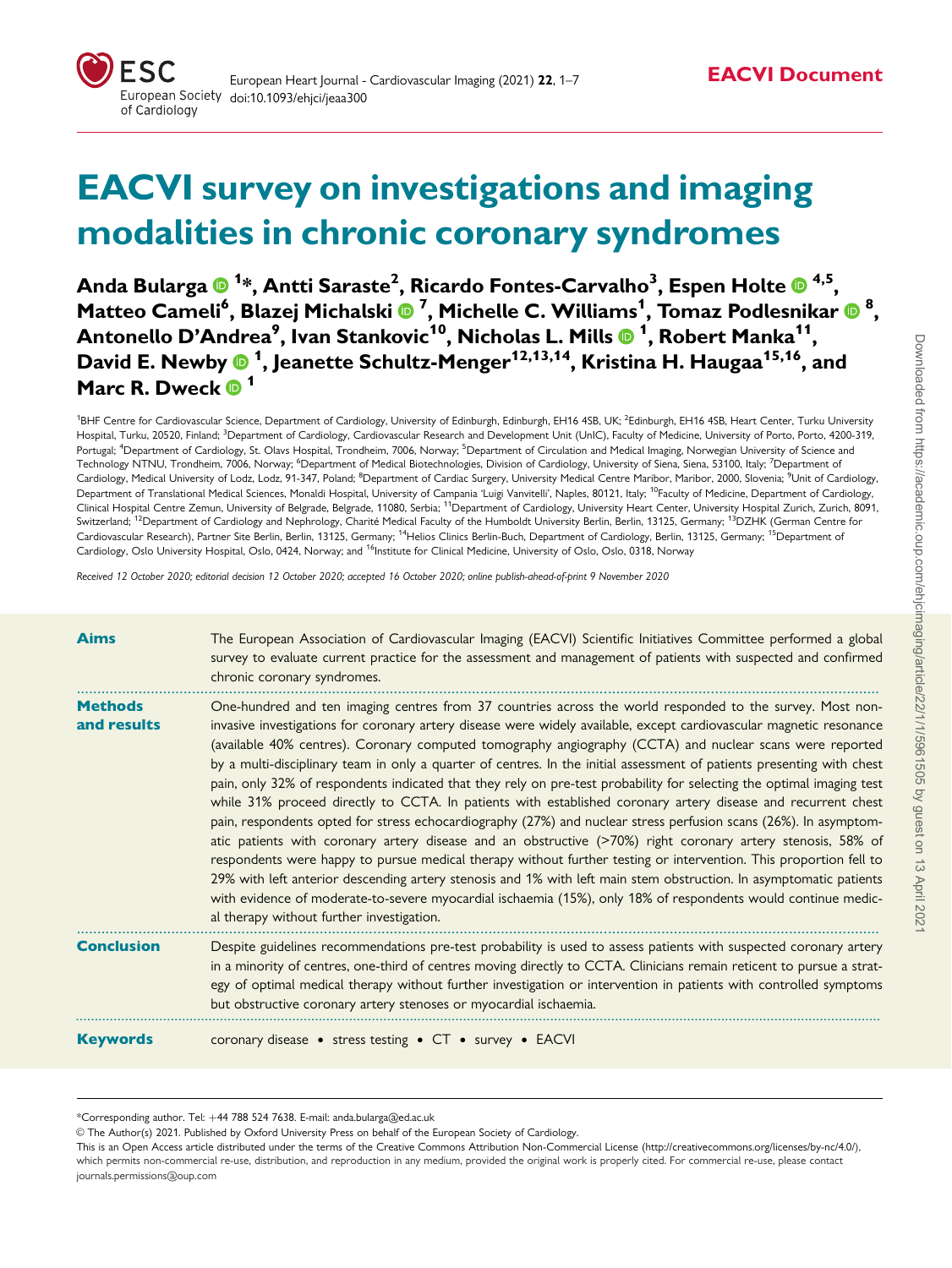## <span id="page-1-0"></span>**Introduction**

Non-invasive imaging plays a critical role in the diagnosis, risk stratification, and management of patients with chronic coronary syndromes.<sup>1</sup> Multiple different modalities can be used for patient assessment, including stress echocardiography, coronary computed tomography angiography (CCTA), and stress perfusion imaging using cardiovascular magnetic resonance (CMR), single photon emission tomography (SPECT), and positron emission tomography (PET). However, there are concerns about the availability of these imaging modalities and variation in reporting expertise across centres. The recommended investigations and management of patients with chronic coronary syndromes have been updated in the recent 2019 Guidelines on Chronic Coronary Syndromes [European Society of Cardiology (ESC) Clinical Practice Guidelines].<sup>[2](#page-6-0)</sup> This document aimed to provide clear recommendations, assisting healthcare providers in their clinical decision making when evaluating patients with chronic coronary syndromes. The guidelines include recommendations on the imaging strategies that could be considered for patient assessment and the role of non-invasive imaging in guiding management. Previously the Clinical Outcomes Utilizing Revascularization and Aggressive Drug Evaluation (COURAGE) trial<sup>3</sup> and more recently the International Study of Comparative Health Effectiveness with Medical and Invasive Approaches (ISCHEMIA) randomized controlled trial have demonstrated that many patients with chronic coronary syndromes can be managed safely with optimal medical therapy alone. $4$ 

The aim of this survey from the European Association of Cardiovascular Imaging (EACVI) Scientific Initiatives Committee<sup>5-9</sup> was to evaluate current clinical practice in the assessment, investigation, and management of patients with suspected and confirmed chronic coronary syndromes in light of the updated ESC clinical guidelines and the most recent randomized controlled trial data.

# **Methods**

The present survey was conducted by the EACVI Scientific Initiatives Committee from the 30 April to the 1 June 2020 according to published criteria [\(www.escardio.org/eacvi/surveys](http://www.escardio.org/eacvi/surveys)).<sup>[5–9](#page-6-0)</sup> Cardiology units in Europe and around the world were invited to complete the easily accessible online survey to describe the contemporary local use of cardiovascular imaging modalities in the assessment of patients with chronic coronary syndromes. The survey was also disseminated via social media. The 22 survey questions were designed based on the recent ESC guidelines on the diagnosis and management of patients with chronic coronary syndrome. A number of questions incorporating clinical vignettes were included to gain a better understanding of the clinical management of challenging scenarios.

# **Results**

In total, 110 centres from 37 different countries responded to the survey. Responding centres were located in: Afghanistan (1), Argentina (1), Austria (1), Belgium (2), Brazil (3), Croatia (1), Egypt (1), France (2) Georgia (1) Germany (3), Greece (2), Hungary (1), India (3), Italy (8), Japan (1), Lebanon (2), Lithuania (2), Malta (1), Mexico (2), Republic of Moldova (1), Nepal (1), Netherlands (2), New Zealand (2), North Macedonia (2), Norway (5), Poland (3), Portugal (1), Russian Federation (1), Saudi Arabia (1), Serbia (5), Slovenia (5), Spain (6), Switzerland (3), Thailand (1), Turkey (2), UK and Northern Ireland (14), and USA (17). The majority of centres were tertiary care hospitals or university centres (72%), followed by secondary care or district hospitals (14%), private hospitals (9%), and primary care centres (5%), Figure [1](#page-2-0). The vast majority of respondents were cardiologists (90%) and only 2% were radiologists.

# Cardiac imaging availability and reporting

The survey found that 96% of responding centres had access to at least one form of non-invasive imaging for coronary artery disease and, for the majority, it was easier to get a non-invasive test (69%) than an invasive coronary angiogram (31%). The majority of responding centres had good access to stress echocardiography (85%), CCTA (82%), and nuclear stress perfusion (SPECT or PET) scans (71%), while stress CMR was only available in 40% (46% CMR availability in European centres and 30% in centres outside Europe) Figure [1](#page-2-0). Exercise electrocardiogram (ECG) testing was widely available (92%) although nearly half of respondents (46%) either did not find this test useful at all (18%) or only rarely found it useful (28%).

Where available, stress CMR was reported by a multi-disciplinary team in 43% of centres, with this proportion dropping to 28% for CCTA and 27% for cardiovascular SPECT and PET scans (Figure [1](#page-2-0)). Overall cardiologists were involved in reporting CCTA in 44% of centres, CMR in 84% centres, and nuclear SPECT or PET scans in 42% centres.

## Investigations in symptomatic patients

In patients presenting for the first time with chest pain, 32% of respondents used a pre-test probability score to decide on the initial diagnostic test, while 31% of respondents moved straight to CCTA as the principal non-invasive test for decision making, 15% chose stress echocardiography, 12% exercise ECG test, 5% nuclear stress perfusion (SPECT or PET), and 4% stress CMR. Only 1% of centres proceeded directly to invasive coronary angiography in the first instance (Figure [2](#page-3-0)).

In patients with established coronary artery disease and recurrent chest pain, stress echocardiography and nuclear stress perfusion (SPECT or PET) scans were the preferred non-invasive tests for decision making in 27% and 26% of respondents, respectively. Invasive coronary angiography was the next preferred option (17%), followed by stress CMR (16%), CCTA (8%), and exercise ECG testing (6%), Figure [2](#page-3-0).

In patients with previous coronary artery bypass grafting (CABG) and recurrent angina, one-fifth (20%) of responders indicated that they opt for an initial strategy of medical therapy before considering further imaging investigations. The preferred imaging tests in these patients were invasive coronary angiography (28%), CCTA [24%, either in isolation (11%) or in combination with stress imaging (13%)], nuclear stress perfusion (SPECT or PET, 15%), stress echocardiography (7%), and stress CMR (6%).

When patients require an assessment of myocardial viability, CMR was the most commonly used technique (48%), followed by nuclear

. . . . . . . . . . . . . . . . . . . . . . . . . . . . . . . . . . . . . . . . . . . . . . . . . . . . . . . . . . . . . . . . . . . . . . . . . . . . . . . . . . . . . . . . . . . . . . . . . . . . . . . . . . . . . . . . . . . . . . . . . . . . . . . . . . . . . . . . . . . . . . . . . . . . . . . . . . . . . . . . . . . . . . . . . . . .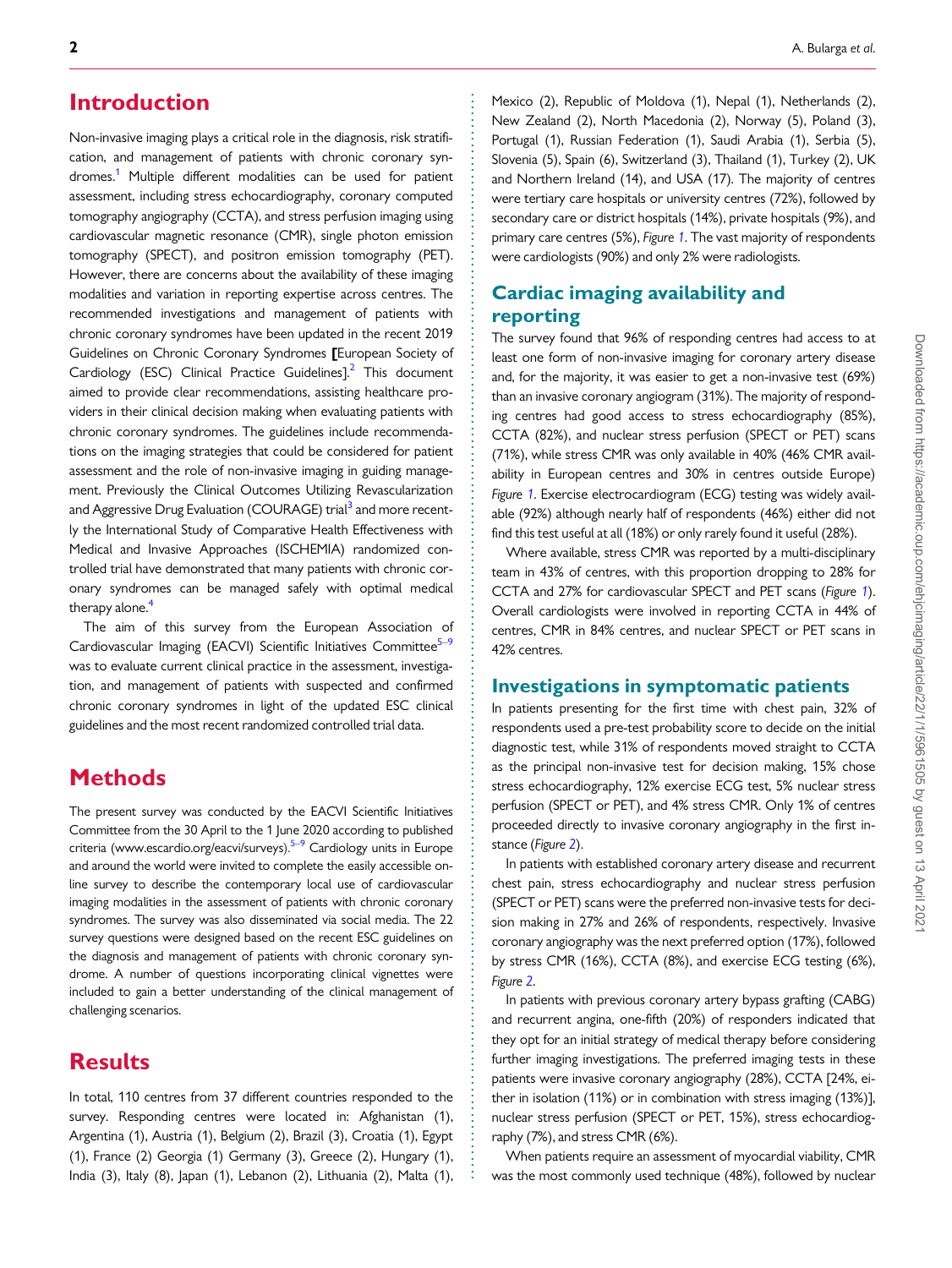<span id="page-2-0"></span>

Figure I Central illustration summarizing survey findings showing the local availability of non-invasive imagining modalities for coronary artery disease and local reporting of imaging tests. Doughnut chart showing the distribution of responding centres according to hospital setting (72% university hospitals, 14% district hospitals, 9% private hospitals, and 5% primary care). Horizontal bar plot showing the availability of noninvasive tests for coronary artery disease in the responding centres. Vertical bar plot showing the role of the reporting team according to the type of non-invasive coronary imaging technique. CCS, chronic coronary syndromes; CCTA, coronary computed tomography angiography; CMR, cardiovascular magnetic resonance; ECG, electrocardiogram; MDT, multi-disciplinary team.

. . . . . . . . . . . . . . . . . . . . . . . . . . . . . . . . . . . . . . . . . . . . . . . . . . . . . . . . . . . . . . . . . . . . . . . . . . . . . .

. stress perfusion (SPECT or PET) imaging (22%) and stress echocardiography (16%). Only 1% of respondents would rely on ECG findings to assess viability while just 7% of respondents did not find viability assessment useful in their practice.

#### Investigations in asymptomatic patients

When screening asymptomatic patients with no history of coronary artery disease, more than half (58%) of survey responders would use a clinical risk score to decide upon a primary prevention strategy. This was either Systemic COronary Risk Evaluation (SCORE, 29% of total number of respondents) or a local cardiovascular risk score (29% of total number of respondents), Figure [3](#page-4-0). Non-invasive imaging was used to determine primary prevention strategies by 24% of survey respondents: CT calcium scoring (11%), CCTA (6%), stress echocardiography (5%), and stress CMR (2%). The remaining 18% of respondents rely on a combination of imaging and risk scores (Figure [3](#page-4-0)).

In patients who are currently asymptomatic but have an established history of coronary artery disease, the majority of respondents (73%) would not perform routine non-invasive imaging tests but would wait for recurrent symptom development to trigger further imaging. The remainder 27% of respondents would use non-invasive imaging modalities such as stress echocardiography (10%), stress CMR (10%), CCTA (4%), or CT calcium scoring (3%) to track disease progression (Figure [3](#page-4-0)).

#### Management of coronary artery disease

In asymptomatic patients with an obstructive lesion (defined as >70% stenosis) in the right coronary artery, 58% would continue medical therapy with no further tests, 28% request a stress test, while 12% proceed to invasive coronary angiography and revascularization. In a similar patient with an obstructive lesion in the proximal left anterior descending coronary artery, 29% would continue medical therapy, 36% would request a stress test, and 35% would refer for invasive coronary angiography and revascularization (Figure [4](#page-5-0)). Where an obstructive lesion is found in the left main stem coronary artery on CCTA, 82% indicated that they would refer this patient for invasive coronary angiography and revascularization, while 10% would refer patients straight for CABG and only 1% would continue medical therapy without further investigations (Figure [4](#page-5-0)).

Similarly, in a patient with controlled symptoms and mild reversible ischaemia (8% ischaemic myocardium) in the anterior wall, 61% of survey respondents would continue optimal medical therapy, while one-fifth would perform a CCTA (22%) and 16% would proceed straight to invasive coronary angiography and consider revascularization. In contrast, moderate-to-severe ischaemia on stress myocardial perfusion imaging (15% ischaemic myocardium) in the same patient was an indication for continuing medical therapy in 18% of survey respondents, with the same proportion (18%) opting for CCTA, and 63% proceeding straight to invasive angiography and revascularization (Figure [4](#page-5-0)).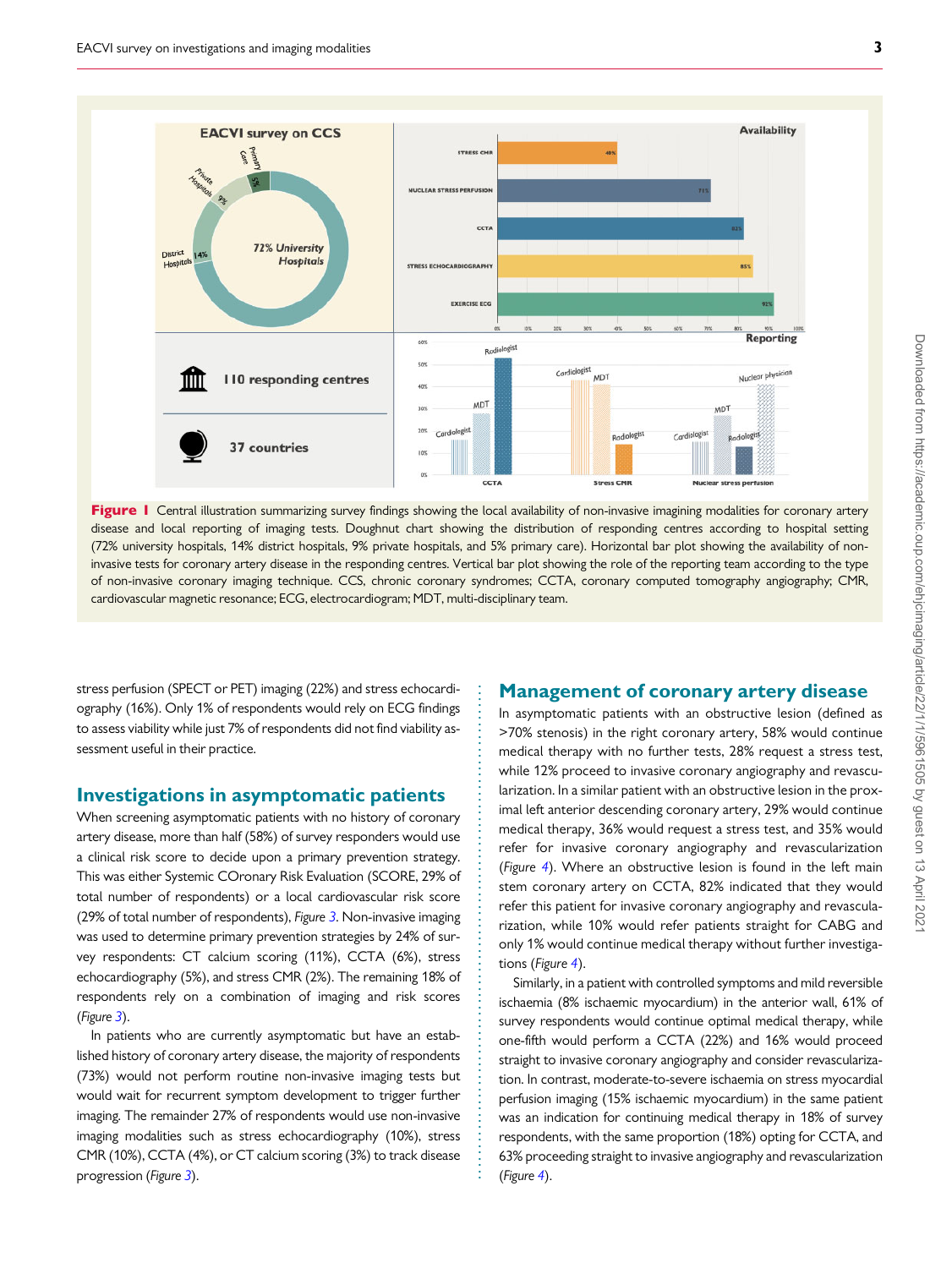<span id="page-3-0"></span>

Figure 2 Investigations in symptomatic patients. Panel of two tree plots showing the proportion of different investigations for coronary artery disease in patients presenting with chest pain for the first time (A) and for assessing symptomatic patients with known coronary artery disease (B). CCTA, coronary computed tomography angiography; CMR, cardiovascular magnetic resonance; ECG, electrocardiogram; ICA, invasive coronary angiography.

> . . . . . . . . . . . . . . . . . . . . . . . . . . . . . . . . . . . . . . . . . . . . . . . . . . . . . . . . . . . . . . . . . . . . . . . . . . . . . . . . .

# **Discussion**

This global survey provides insight into the contemporary use of cardiac imaging in the assessment and management of patients with suspected and confirmed coronary artery disease.

## Cardiac imaging availability and reporting

Encouragingly, most imaging modalities were available in the large majority of centres, except CMR which was available in only 40% of centres, (46% in Europe and 30% in centres outside Europe). The EACVI recommendations on multi-modality imaging supports reporting within a multi-disciplinary team bringing together expertise from cardiologists, radiologists, and nuclear medicine specialists.<sup>10</sup> However, multi-disciplinary reporting of CCTA and stress nuclear scans was only performed in around a quarter of centres. Further work is therefore required to improve the availability of CMR, to im-prove adequate training,<sup>[6](#page-6-0)</sup> and to encourage the co-reporting of scans by cardiologists, radiologists, and nuclear medicine experts.

## Investigations in symptomatic patients

In patients presenting for the first time with chest pain, the 2019 ESC guidelines recommend initial non-invasive assessment before referral for invasive angiography.<sup>2</sup> In this survey, the recommendations were followed in 99% of responding centres. The guidelines also advocate assessment of the pre-test probability of obstructive coronary artery disease before deciding on subsequent investigation steps. Interestingly, the current survey found that only one-third of centres used pre-test probability assessments as recommended. In patients presenting for the first time with chest pain, CCTA was the most used non-invasive imaging technique, following its recent Class I recommendation in the ESC guidelines and reflecting recent randomized controlled trial data.<sup>[2,11](#page-6-0)</sup> Equally, responding centres indicated that exercise ECG testing appears to be less frequently used in clinical practice with half of respondents indicating that they either do not find this test useful at all or only rarely use it in the assessment of patients with suspected coronary artery disease. This reflects a major shift in clinical practice since the previous iteration of the ESC guidelines in 2013 when exercise ECG tolerance testing had a Class I and CCTA a Class IIa indication.<sup>12</sup>

In patients with established coronary artery disease and recurrent angina, stress imaging tests were preferred, with a quarter of respondents using stress echocardiography and a quarter using stress nuclear imaging in this scenario. One-sixth of respondents indicated that they would proceed straight to invasive coronary angiography. These results are broadly consistent with the current ESC guidelines, $<sup>2</sup>$  which emphasize/suggest stress imaging as the preferred initial</sup> investigation method with invasive coronary angiography reserved for high risk patients with refractory symptoms.

In patients with previous coronary artery bypass graft surgery and recurrent angina, one-fifth of respondents indicated that they would pursue an initial trial of medical therapy before further investigation. Invasive coronary angiography was the preferred investigation in a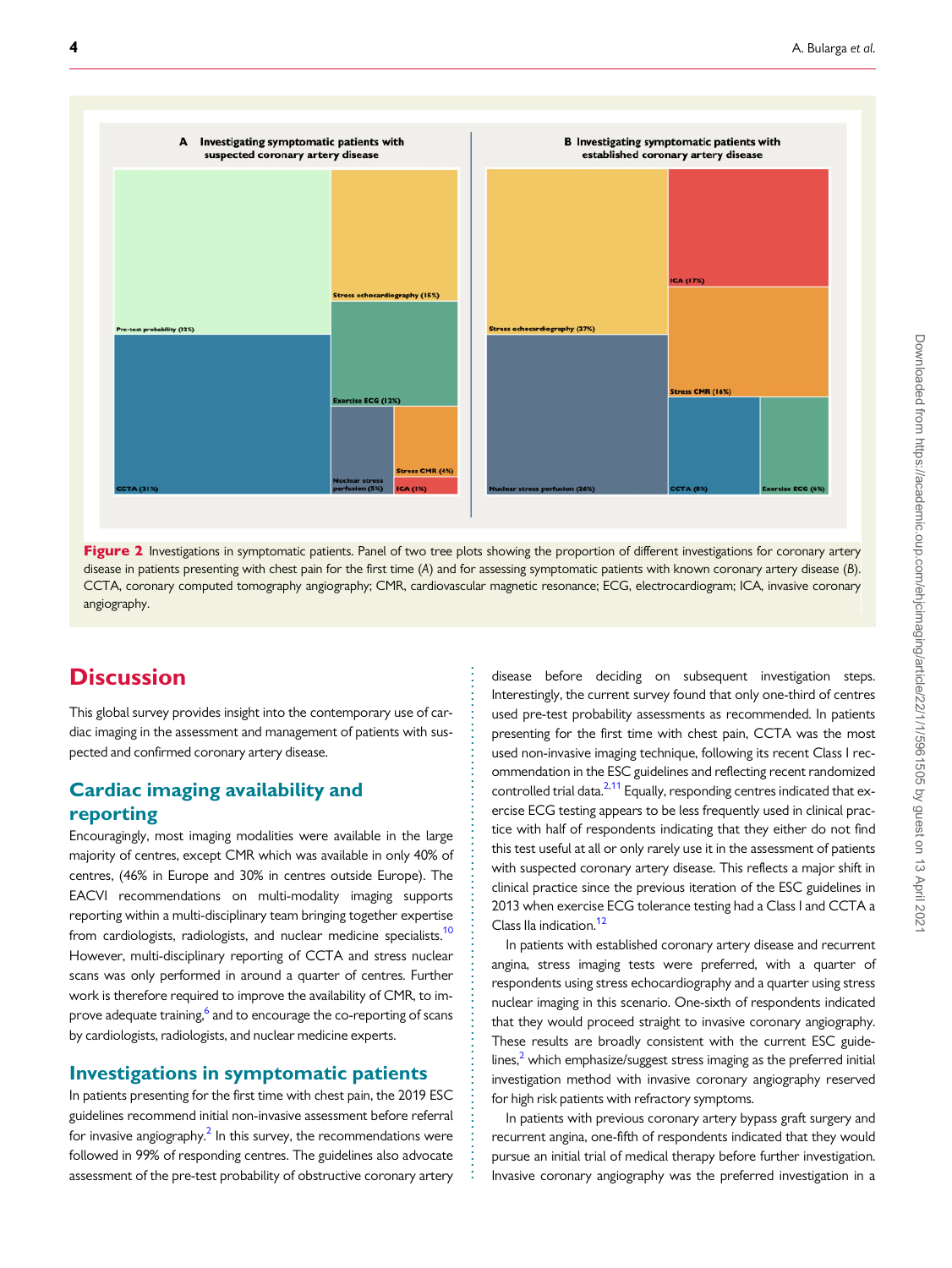<span id="page-4-0"></span>



. . . . . . . . . . . . . . . . . . . . . . . . . . . . . . . . . . . . . . . . . . . . . . . . . . . . . . . . . . . . . . . . . . . . . . . . . . . . . . . . . . .

. quarter of survey respondents, while a similar proportion preferred CCTA, either in isolation or alongside a functional test. Finally, CMR was the preferred test for assessing myocardial viability, with the majority of respondents still finding viability assessments useful in clinical practice despite the somewhat disappointing results of recent randomized controlled trials.<sup>13</sup>

#### Investigations in asymptomatic patients

The use of non-invasive imaging in asymptomatic patients is more controversial. In accordance with current guidelines, $<sup>2</sup>$  $<sup>2</sup>$  $<sup>2</sup>$  the majority of</sup> respondents use cardiovascular risk scores to guide the prescription of primary prevention intervention. However, 42% of respondents indicated that they employ imaging, either in isolation or alongside risk scores, to guide such decisions. While this proportion is perhaps higher than expected, this strategy is supported by a Class IIb recommendation in the ESC guidelines<sup>2</sup> and requires further systematic evaluation.

Periodic evaluation of symptom control, risk factor management, and medication compliance should be standard practice in asymptomatic patients with established coronary artery disease. However, active monitoring of disease progression with imaging is not recommended in asymptomatic patients. It is therefore perhaps surprising that one quarter of survey respondents use imaging in this way.

#### Management of coronary artery disease

A key aim of this survey was to evaluate the contemporary management of patients with established chronic coronary syndrome and

stabilized symptoms in the light of the ESC guidelines<sup>2</sup> and recent randomized controlled trial data.<sup>4</sup> The clinical scenarios included in this survey involved patients with asymptomatic chronic coronary syndrome and an obstructive coronary lesion (>70%) or evidence of myocardial ischaemia in whom subsequent investigation and management decisions were mainly determined on prognostic grounds. The poor prognosis associated with myocardial ischaemia and obstructive stenoses has long dominated our approach to managing coronary ar-tery disease. The updated ECS guidelines<sup>[2](#page-6-0)</sup> recommend revascularization on prognostic grounds for patients with left main stem disease, patients with reduced left ventricular rejection fraction (LVEF < 35%) as a result of coronary artery disease, patients with a major coronary vessel stenosis causing a significant intra-coronary pressure gradient [fractional flow reserve (FFR)  $\leq$  0.80 or instantaneous wave-free ratio (iwFR)  $\leq$  0.89], and in patients with a large ischaemic burden (>10%). Previous evidence from the COURAGE randomized controlled trial<sup>3</sup> and more recently the ISCHEMIA trial<sup>4</sup> demonstrated that revascularization does not reduce the risk of myocardial infarction or death in patients with stable coronary artery disease on optimal medical therapy, even in the presence of moderate-to-severe myocardial ischaemia. The association between myocardial ischaemia and a poor prognosis might not therefore be causal.

This survey demonstrates the ongoing influence of the ischaemia hypothesis in current clinical decision making. In patients with an obstructive right coronary artery lesion or a low ischaemic burden (not considered prognostic in the ESC guidelines) and no ongoing symptoms, only 58–60% of respondents were happy to continue with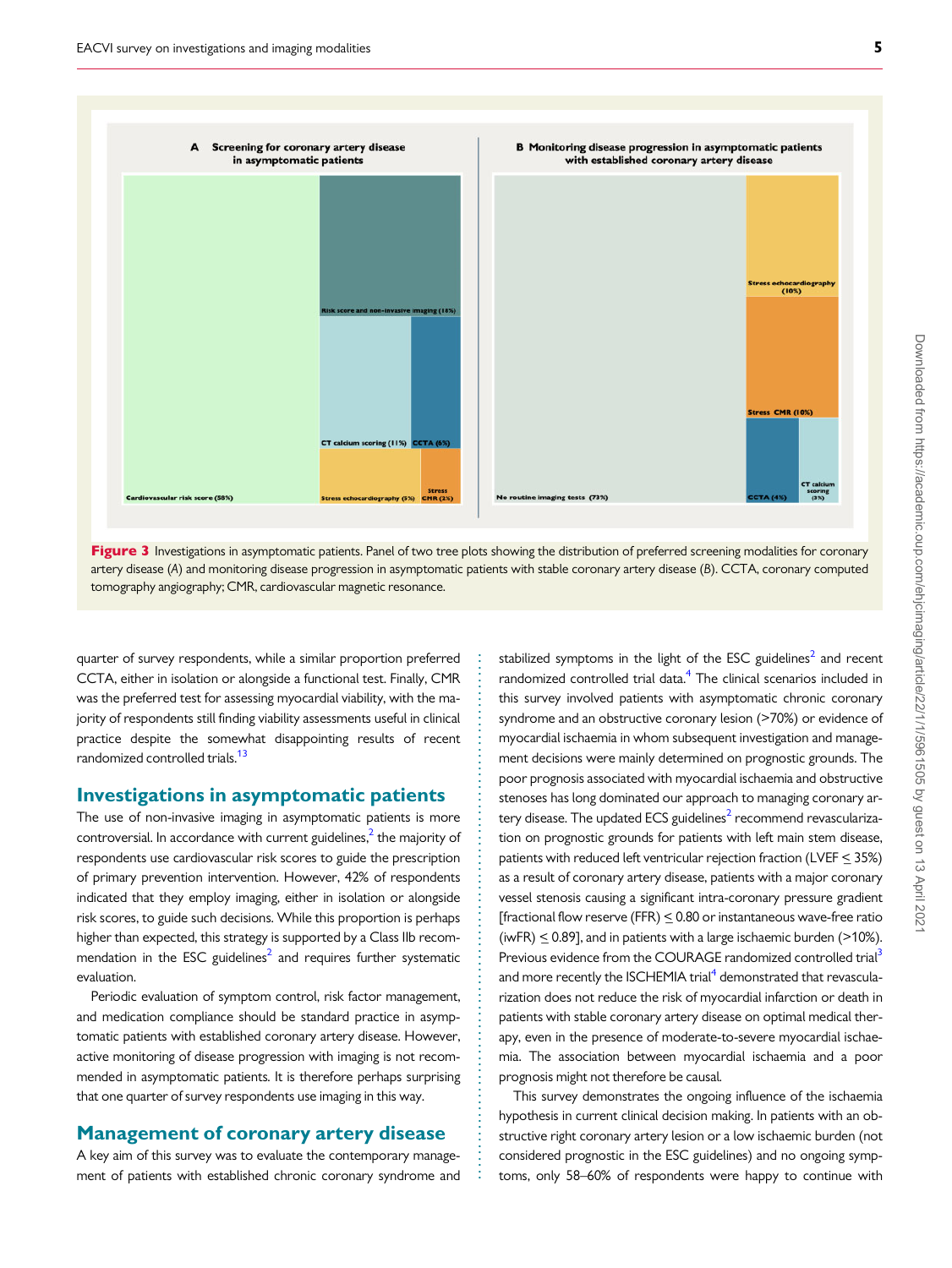<span id="page-5-0"></span>I. A patient presents with chest pain and has a CT coronary angiogram indicating a 70% lesion in the mid right coronary artery. The symptoms have settled with medical therapy. What is your next step? 2. A patient presents with chest pain and has a stress myocardial perfusion scan indicating 8% ischaemic myocardium in the anterior wall. Their symptoms have settled with medical therapy. What is your next step? 3. A patient presents with chest pain and has a CT coronary angiogram indicating a 70% lesion in the proximal left anterior descending coronary artery. The symptoms have settled with medical therapy. What is your next step? 4. A patient presents with chest pain and has a stress myocardial perfusion scan indicating 15% ischaemic myocardium in the anterior wall. Their symptoms have settled with medical therapy. What is your next step? 5. A patient presents with chest pain and has a CT coronary angiogram indicating a 70% lesion in the left main stem artery. The symptoms have settled with medical therapy. What is your next step?  $\sim$ 20% 60% anno **Exercise ECG** medical therapy Contin **ECCTA SCT-FFR** Refer for CABG

Figure 4 Management of patients with chest pain that resolves with medical therapy. Clinical scenarios and stacked bar charts showing the answers to the clinical question as a proportion of the total number of responses (%). Given the resolution of symptoms, these answers provide insight into which patients clinicians would consider revascularization on prognostic grounds. CABG, coronary artery bypass graft; CCTA, coronary computed tomography angiography; CT-FFR, computed tomography-fractional flow reserve; ECG, electrocardiogram.

. medical therapy in the absence of any further tests or investigations. This proportion dropped to 29% in patients with a left anterior descending artery stenosis, suggesting that clinicians remain wary of treating such patients conservatively. As the most recent results of the ISCHEMIA trial continue to be evaluated and discussed, it will be interesting to determine whether these attitudes change with time, and the amount of downstream testing reduces. There was almost universal agreement that patients with left main stem stenoses should be revascularized on prognostic grounds, which is consistent with both the guidelines and the exclusion of such patients from the ISCHEMIA trial[.4](#page-6-0)

#### Limitations

The overall number of survey respondents is relatively low, and the majority worked in tertiary care centres or university hospitals. The survey findings may therefore not be generalizable to other care environments. The majority of survey respondents were cardiologists, and therefore information on imaging practices and reporting may be incomplete. Finally, there are differences between ESC and local national guidelines, which may have influenced the survey responses.

# Conclusions

Pre-test probability for coronary artery disease is seldomly used in clinical practice despite guideline recommendations. There is an observed increasing trend in the use of non-invasive anatomical coronary imaging (CCTA) to investigate patients with suspected coronary artery disease, while stress testing remains the preferred modality in patients with established coronary disease and recurrent symptoms. In contemporary practice there remains significant variation in the investigation and management of asymptomatic patients with chronic coronary syndrome who have obstructive coronary artery stenosis or myocardial ischaemia, in spite of repeated trial evidence demonstrating the excellent clinical outcomes of patients treated with optimal medical therapy alone.

#### Acknowledgements

The production of this survey is under the responsibility of the Scientific Initiatives Committee of the EACVI: Kristina H. Haugaa (Chair), Marc R. Dweck (Deputy chair), Matteo Cameli, Antonello D'Andrea, Ricardo Fontes-Carvalho, Thor Edvardsen, Espen Holte, Robert Manka, Gerald Maurer, Nina Ajmone Marsan, Blazej Michalski, Tomaz Podlesnikar, Bogdan A. Popescu, Jeanette Schulz-Menger, Marta Sitges, and Ivan Stankovic. The authors acknowledge the EACVI Research Network Centres participating in this survey. A list of the Research Network can be found on the EACVI website. To join the network, please sign in escardio.org/eacvi/surveys.

## Funding

. . . . . . . . . . . . . . . . . . . . . . . . . . . . . . . . . . . . . . . . . . . . . . . . . . . . . . . . . . . . . . . . . . . . . . . . . . . . . . . . . . .

M.R.D., D.E.N., N.L.M., M.C.W., and A.B. are supported by the BHF (British Heart Foundation) through the award of an Intermediate Clinical Research Fellowship (FS/14/78/31020), Chair (CH/09/002), Senior Clinical Research Fellowship (FS/16/14/32023), Scholarship (CH/09/002), and Research Excellence Award (RE/18/5/34216), respectively. D.E.N. is the recipient of a Wellcome Trust Senior Investigator Award